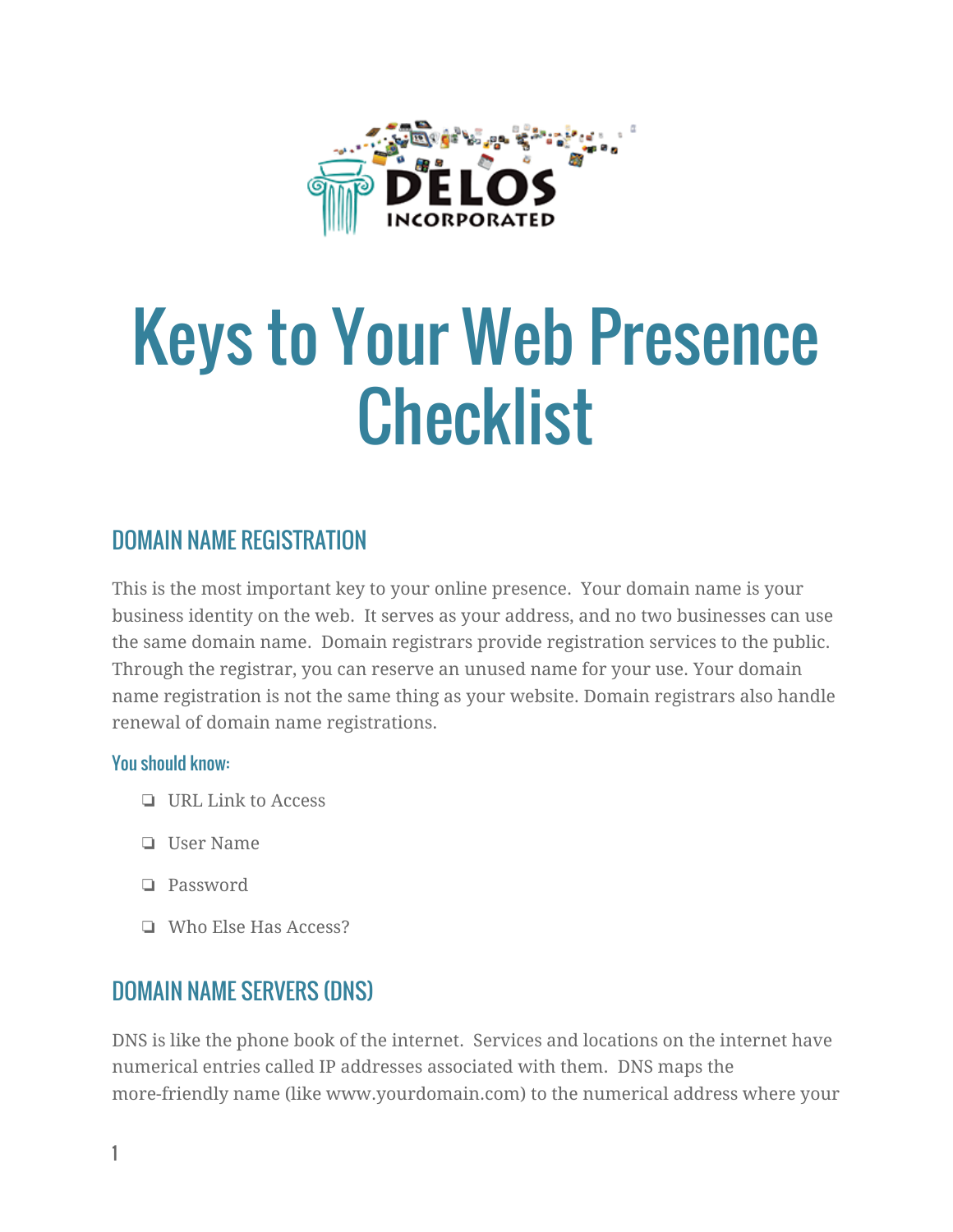website or mail server can be found. When you register your domain with a domain registrar, you specify name-servers for your domain. The name servers indicate where your DNS entries are maintained. Your domain will typically have DNS entries for your web site (A records), any aliases (CNAME records, for example if you want orders.yourdomain.com to also go to yourdomain.com), and your mail service entries (MX records).

DNS management is determined by the name server listed on your registration. This is usually the same location as the domain registration, although it may instead be maintained with your web host or even a separate DNS service. In terms of ownership, it is probably best to maintain these records with the registration of your name.

#### You Should Know:

- ❏ Name and Contact Information for Who Manages Your DNS
- ❏ If separate from your domain registration, what is the URL, username and password
- ❏ Who else has access?

## WEBSITE HOSTING

Website hosting refers to the location of your website content. You may have one or more websites associated with your domain. For example yourdomain.com and employees.yourdomain.com could be two different websites hosted in two different locations.

Depending on how your website is setup, you may have several accounts to access administration. These may include a control panel for installing website software, FTP (file transfer protocol) for uploading files to your website, and administrative access for updating the content of your web site pages (for example, WordPress administration).

- ❏ Name, contact information for hosting company
- ❏ User Name
- ❏ Password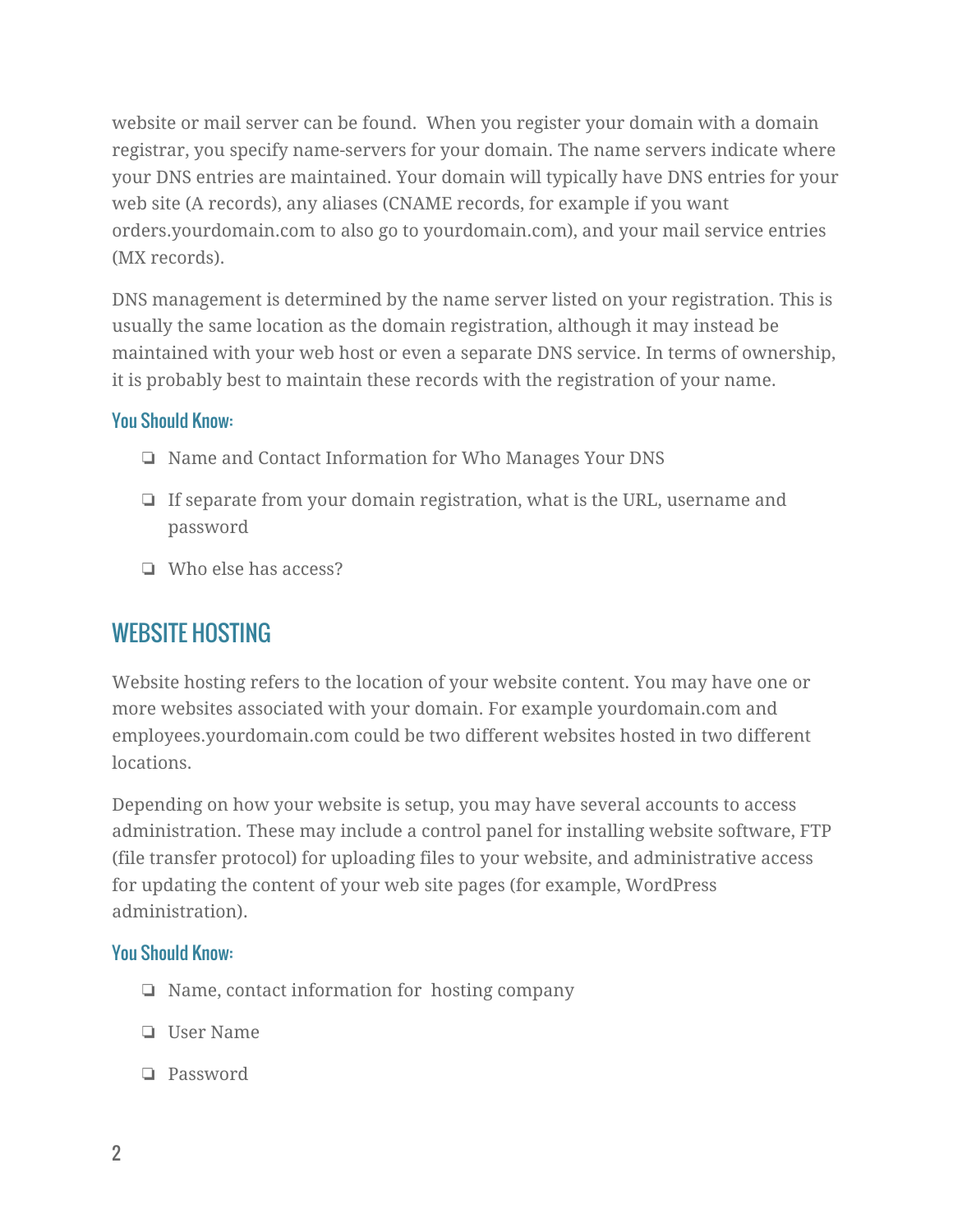❏ Who Else Has Access?

### WEBSITE CONTENT ACCESS

If you are using a content management system (CMS) like WordPress, you will have a separate login to update the content in your website. You may or not have full administrative access for your editing login, but if you don't have full access you should also have the credentials for an account that does have full rights to the content management system.

#### You Should Know:

- ❏ URL Link to CMS (if applicable)
- ❏ User Name
- ❏ Password
- ❏ Who Else Has Access?

## GOOGLE ANALYTICS AND SEARCH CONSOLE

Google Analytics is a free web analytics service offered by Google that tracks and reports website traffic. Google Search Console is a free service that provides further information about your website and the people who visit it, for example, whether people are visiting your site on a mobile device or desktop computer, or which pages are most popular. Google Search Console can be integrated into your Google Analytics so that they work together. You need a Google account to use both Analytics and Search Console. An account can be set up by the owner, and you can grant user access to these tools to others. Make sure that your account is the owner, and that you grant other access to your staff or web developer.

- ❏ URL Link to Google Analytics
- ❏ User Name
- ❏ Password
- ❏ Who Else Has Access?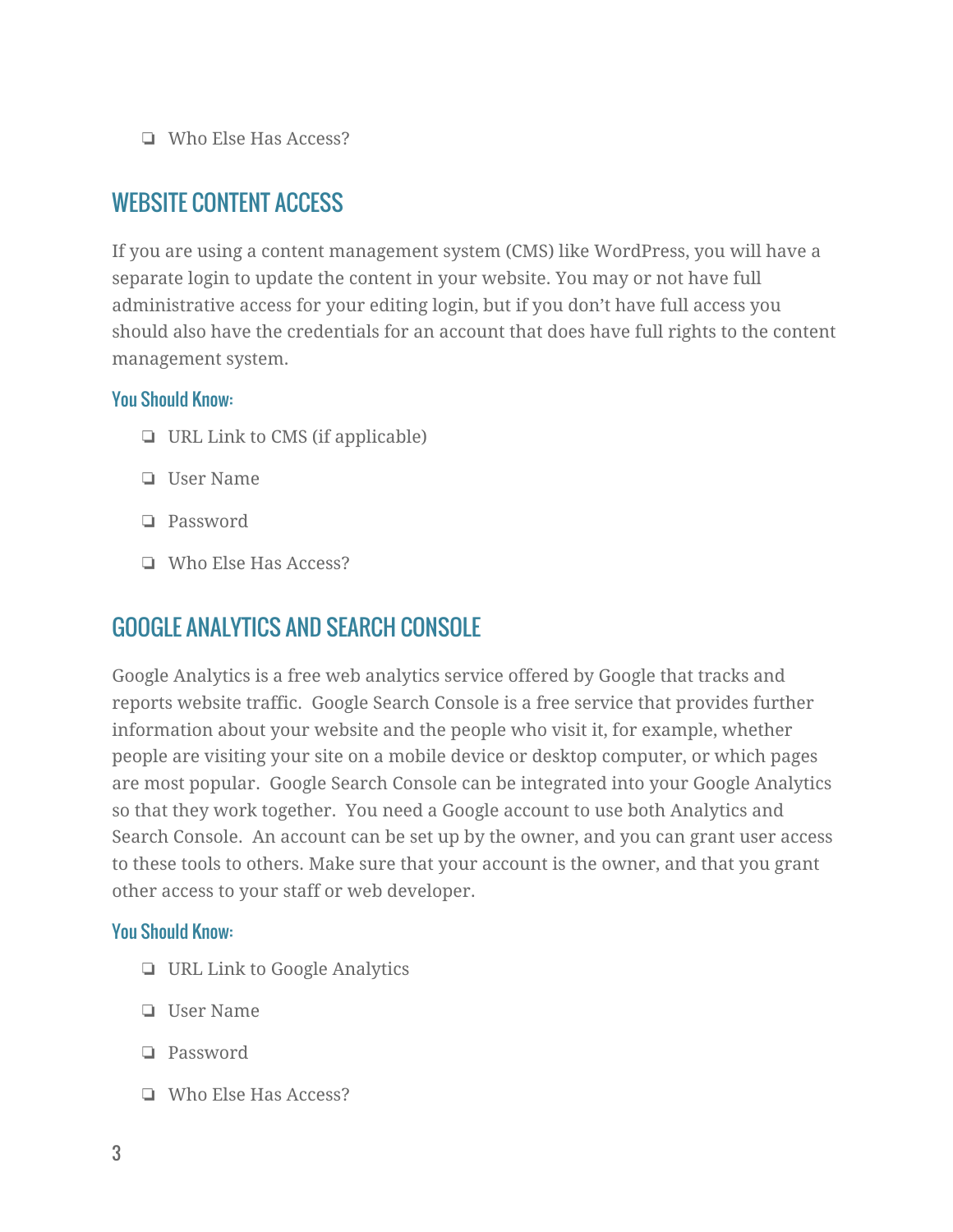## GOOGLE MY BUSINESS

Google My Business is a free and easy-to-use tool for businesses to manage their online presence across Google, including Search and Maps. By verifying and editing your business information, you can help customers find you and tell them the story of your business.

You need a Google account to use Google My Business. An account can be set up by the owner, and you can grant others access to these tools. Make sure that your account is the owner, and that you grant other access to your staff or web developer.

#### You Should Know:

- ❏ URL Link to Google My Business
- ❏ User Name
- ❏ Password
- ❏ Who Else Has Access?

## SOCIAL MEDIA ACCOUNTS

For your social media accounts like Facebook, Twitter, Instagram, LinkedIn, etc. you create profiles, post content, advertise, and engage with customers. It is critical to keep control of these accounts as this is a very public account that you will be consistently using to drive traffic to your website. While you shouldn't build your entire web presence on this rented space, it is a good idea to claim your listing on various social media and directory sites, even if you aren't actively posting on them right now.

- ❏ URL Link to Each Account
- ❏ User Name
- ❏ Password
- ❏ Who Else Has Access?